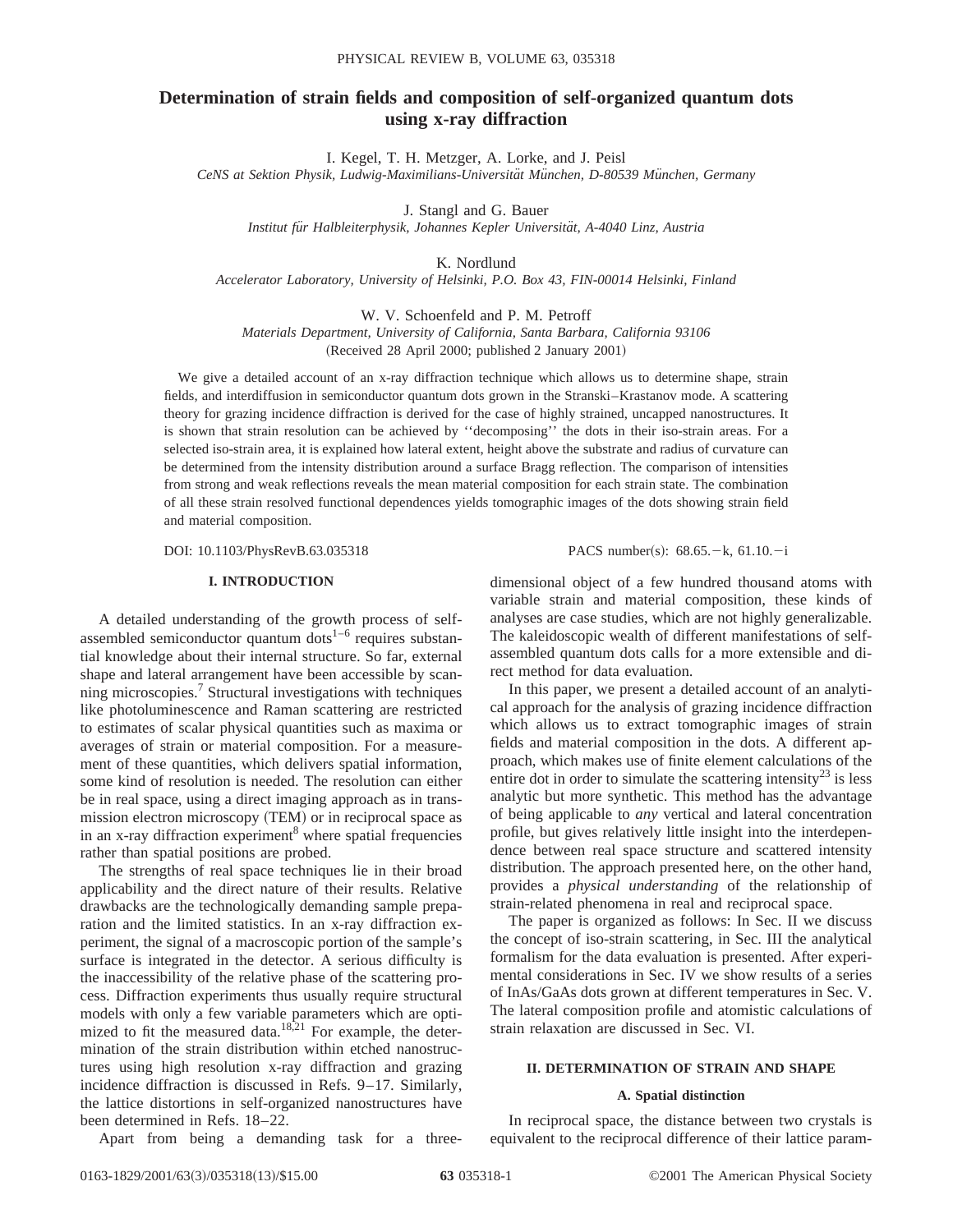

FIG. 1. Illustration of spatial distinction in hetero-epitaxial systems. Two regions may be distinguished if their difference in lattice parameter  $a_2 - a_1$  and size *R* are big enough to allow the resulting peaks in reciprocal space at  $2\pi a_1^{-1}$  and  $2\pi a_2^{-1}$  to be separated as two maxima.

eters. Therefore, two crystallites may be far apart in reciprocal space, even though they are spatially adjacent. For a lattice parameter difference of a few percent, the crystallites will yield two distinct peaks, whose half-widths can be used to analyze the size of each crystal  $(Fig. 1)$ .

In this simple example there is an unspecific spatial *distinction*: two parts of a larger sample can be studied independently by tuning the scattering vector to the appropriate lattice parameters. As the lattice parameter difference between the two crystallites is reduced, the peaks merge until finally no distinction is possible anymore. This corresponds to the optical analogue of distinguishing two stars with a telescope. In this picture, the relative lattice parameter difference  $\Delta a/a$ is equivalent to the smallest resolvable angle, *a* takes the place of the wavelength of light and the common size *R* of the crystallites corresponds to the telescope's aperture. For a mean lattice parameter *a*, the minimum percentual difference in lattice parameter is given by

$$
\left(\frac{\Delta a}{a}\right)_{\min} = C\frac{a}{R},\tag{1}
$$

where *C* is a constant of the order of 1 which depends on the particular shape of the crystallites. Equation  $(1)$  clarifies the reciprocal relationship between spatial distinction and spatial extent of the regions of equal lattice parameter.

### **B. Iso-strain areas**

If a nanocrystal has a lattice parameter which varies continuously from one end to the other, it may be thought of as being composed of a distribution of iso-strain areas.<sup>20</sup> For a particular Bragg reflection **Q**, we define the iso-strain areas as the iso-surfaces of the appropriate scalar component  $\epsilon$  of the strain field  $\epsilon$  which is determined as

$$
\epsilon = \hat{\mathbf{Q}}^T \epsilon \hat{\mathbf{Q}},\tag{2}
$$

where the hat on  $\hat{Q}$  denotes a unit vector. This definition compresses the full tensorial strain status of the nanocrystal into a scalar field by neglecting shear strains. The cumulative effect of these shear strains on the scattering process can be analyzed *after* the definition of the iso-strain area by calculating rotation matrices  $\mathbf{R}(\epsilon)$  whose rotation angles  $\theta(\epsilon)$  and rotation axes  $n(\epsilon)$  are defined by

$$
\cos \theta(\epsilon) = \frac{\hat{\mathbf{Q}}^T \cdot \int_{\text{ISA}} \underline{\epsilon} \hat{\mathbf{Q}} \, da}{\left| \int_{\text{ISA}} \underline{\epsilon} \hat{\mathbf{Q}} \, da \right|} = \frac{\epsilon}{\left| \langle \underline{\epsilon} \hat{\mathbf{Q}} \rangle_{\text{ISA}} \right|},
$$
\n
$$
\mathbf{n}(\epsilon) = \frac{\hat{\mathbf{Q}} \times \langle \underline{\epsilon} \hat{\mathbf{Q}} \rangle_{\text{ISA}}}{\left| \langle \underline{\epsilon} \hat{\mathbf{Q}} \rangle_{\text{ISA}} \right|}. \tag{3}
$$

The average Bragg conditions  $Q_{\text{ISA}}(\epsilon)$  are then located at

$$
\mathbf{Q}_{\text{ISA}}(\epsilon) = \frac{1}{1+\epsilon} \mathbf{R}(\epsilon) \mathbf{Q} \approx (1-\epsilon) \mathbf{R}(\epsilon) \mathbf{Q} \text{ for } \epsilon \ll 1. \tag{4}
$$

Considering only scattering vectors in the plane  $P$  with normal **p** spanned by the incoming beam  $\mathbf{k}_i$  and  $\mathbf{Q}$ , the projection of each iso-strain area onto  $P$  may be viewed as a two-dimensional crystal. From this point of view, each isostrain area has a homogeneous, nondistorted lattice which scatters around the projected Bragg point.

For distortions which are anisotropic with respect to  $\hat{Q}$ and  $\hat{\mathbf{Q}} \times \mathbf{p}$ , the projected Bragg positions  $\mathbf{Q}_{\text{ISA}}^{\text{proj}}(\epsilon)$  are given by

$$
Q_{ISA}^{proj}(\epsilon) \!\approx\! (1\!-\!\epsilon)[\underline{R}(\epsilon)Q\!-\!p(\underline{R}(\epsilon)Q\!\cdot\!p)], \qquad \quad (5)
$$

defining a new matrix  $\mathbf{R}^{\text{proj}}(\epsilon)$  such that

$$
\mathbf{Q}_{\text{ISA}}^{\text{proj}}(\boldsymbol{\epsilon}) \approx (1 - \boldsymbol{\epsilon}) \mathbf{\underline{R}}^{\text{proj}}(\boldsymbol{\epsilon}) \mathbf{Q} \quad \text{for } \boldsymbol{\epsilon} \ll 1. \tag{6}
$$

For isotropic distortions with respect to  $\hat{Q}$  and  $\hat{Q} \times p$ , the shear components in the plane  $P$  will average out giving  $\mathbf{n}(\epsilon) = \hat{\mathbf{Q}} \times \mathbf{p}$ . In this case,  $\mathbf{R}^{\text{proj}}(\epsilon) = 1$  in Eq. (6) and the projected Bragg points of the iso-strain areas are associated with momentum transfers which are scalar multiples of **Q**.

### **C. Spatial resolution**

Spatial *resolution* implies the determination of the relative position of the two crystallites. While there is no generic procedure to determine relative arrangements for the general case, self-assembled quantum dots grown in the Stranski– Krastanov (SK) mode are subject to boundary conditions which reduce the three-dimensional positional difference to a one-dimensional scalar value. In SK systems, the stress energy that builds up during the growth of mismatched hetero-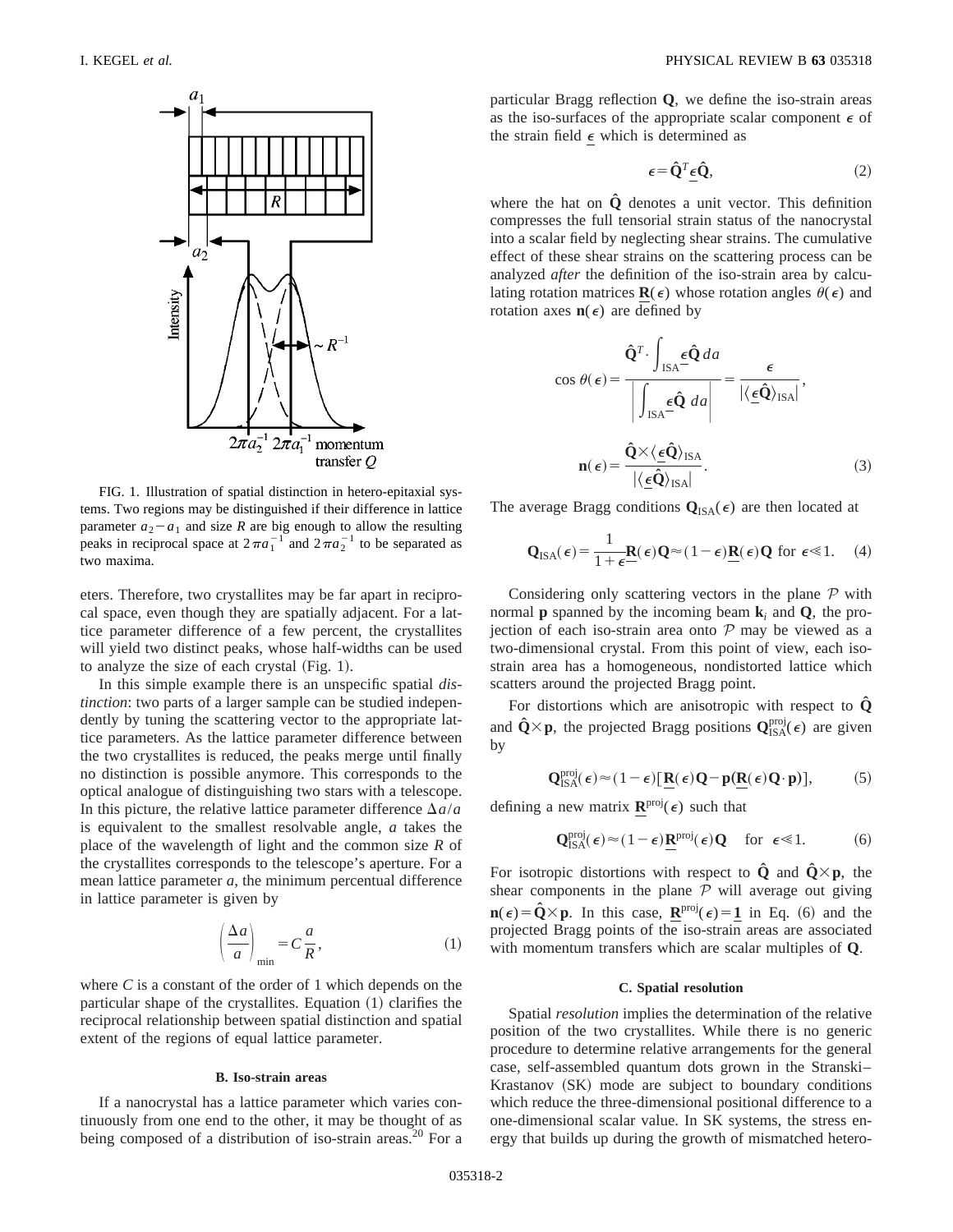

FIG. 2. Schematic functional dependence of strain, height, and resolution in islands grown in the SK mode. Radius *R* and strain to substrate  $\epsilon$  are required to calculate the local minimum height difference  $\Delta h^{\text{min}}$  to resolve two parts of the nanostructure. In the particular case shown in the figure, the heights  $h_1$  and  $h_2$  are resolvable since their height difference  $\Delta h$  exceeds the mean local minimum value of  $\Delta h_0^{\text{min}}$ .

epitaxial layers is lowered through the formation of threedimensional nanometer-sized islands, whose crystalline structure remains coherent to the underlying substrate. This coherency demands that the lattice parameter parallel to the surface normal is relaxed from bottom to top, leading to the decomposition into iso-strain areas as explained in Sec. II B.

Changing the selected strain state by adjusting the total momentum transfer **Q** to a different  $Q_{\text{ISA}}^{\text{proj}}(\epsilon)$  thus corresponds to a change in *height* above the sample's surface (Fig. 2). Assuming the height above the surface  $h(\epsilon)$  to be a monotonic function of the strain state  $\epsilon$  and rewriting Eq. (1) in reciprocal space coordinates as

$$
\Delta \epsilon \approx C \frac{2\pi}{R(\epsilon)Q} \quad \text{for } \epsilon \ll 1 \tag{7}
$$

gives an expression for the minimum resolvable height difference in the crystallite:

$$
\Delta h^{\min}(\epsilon) \approx h'(\epsilon) \Delta \epsilon = Ch'(\epsilon) \frac{2\pi}{R(\epsilon)Q}.
$$
 (8)

The above resolution element has two important features: first, the proportionality to  $h'(\epsilon)$  is equivalent to an inverse proportionality to the strain gradient  $\epsilon'(h)$ , i.e., the faster the lattice parameter changes with height, the better is the resolution. Regarding the material properties of hetero-epitaxial systems, this corresponds to better resolutions for higher lattice mismatches. Second, the resolution element is inversely proportional to the lateral size of the iso-strain areas. In summary, spatial resolution can be achieved for large enough nanocrystals with high enough lattice mismatch with respect to the substrate such that

$$
\Delta h(\epsilon) \le H,\tag{9}
$$

where *H* is the total height of the nanocrystal.

#### **D. Iso-strain scattering**

Let us suppose the projections of the iso-strain areas on  $P$ have shape functions  $f_{x_z}(x_r, x_a)$  where  $x_r$  is the coordinate of the radial axis along  $Q$  and  $x_a$  is measured along the angular direction perpendicular to it. The resulting third axis parallel to **p** is written as  $x<sub>z</sub>$ . Without restricting the general validity, we assume these projections to be rectangular meshes with the primitive lattice vectors along  $x_r$  and  $x_a$ . In this section, we only consider momentum transfers with zero components normal to  $P(q_z=0)$  for which the three-dimensional shape of the iso-strain areas is irrelevant. For the reciprocal coordinates  $q_r$  and  $q_a$  relative to the Bragg-point **Q** of the substrate, the phase sum of all lattice points integrated over all iso-strain areas stacked along **p** is

$$
F(q_r,q_a) = \int dx_{z} \sum_{\substack{(n_r,n_a) \\ \in \Omega(x_z)}} e^{i(Q+q_r)x_{n_r}(x_z)} e^{iq_a x_{n_a}(x_z)}
$$

with

$$
x_{n_{r,a}}(x_z) = (n_{r,a} + \delta_{r,a}(x_z))a_{r,a}(x_z),
$$
  

$$
\Omega(x_z) = \{(n_r, n_a) \in \mathbb{N}^2 | f_{x_z}(x_{n_r}(x_z), x_{n_a}(x_z)) > 0 \}, \quad (10)
$$

where  $a_{r,a}(x_z)$  is the real space lattice parameter parallel to  $x_{r,a}$  and  $\delta_{r,a}(x_z)$  designates the required shift to adjust the origin of the lattice at a specified  $x<sub>z</sub>$  (see Fig. 3). Since only the values of  $x_r$  are relevant for the following argument, this simple model even holds for the case of varying anisotropies. For calculations in reciprocal space, an effective reciprocal lattice parameter  $g_{\mathbf{Q}} = 2 \pi a_r^{-1} \sqrt{h^2 + k^2 + l^2}$  is used, where *h*, *k*, and *l* are the indices pertaining to the reflection **Q**.

Here, a subtle problem arises when trying to rewrite this phase sum in continuous coordinates: the origin of the coordinate system in real space must be chosen and fixed for the whole calculation while discrete lattice points are still used. The reason for this stems from the fact that the value of  $x<sub>z</sub>$  in Eq. (10) not only influences the position of the Bragg condition along  $q_r$  for the corresponding iso-strain area, but also introduces a phase shift which depends on the alignment of lattice points in subsequent lattice planes. This information will be lost when neglecting the quantization of the lattice and has to be added to the integrals as a phase function  $\phi(x)$  which is dependent on the origin of the discrete coordinates. Although  $\phi(x_z)$  is determined by  $\delta_r(x_z)$  alone, the determination of both  $\delta_r(x)$  and  $\delta_a(x)$  allows us to extend our result to all reflections parallel to  $P$  without going back to Eq.  $(10)$ .

If there exists a line of coherence parallel to **p** along which the lattice points of different  $x<sub>z</sub>$  are stacked with zero shifts, the origin for  $x_r$  and  $x_a$  is most conveniently chosen on this line, as  $\delta_{r,a}(x_z)$  will then vanish for all values of  $x_z$ and  $\phi(x)$  will be unity throughout the whole crystal. For the case of nanostructures which are axially symmetric with respect to **p**, a symmetry argument shows that the line of coherence must coincide with the line of symmetry.

The sum in Eq.  $(10)$  may thus be approximated by a convolution of the form factor  $\tilde{F}_{x_z}(q_r, q_a)$  of the iso-strain area at  $x<sub>z</sub>$  with a delta function around the appropriate Bragg peak at  $g_0(x_z) - Q$  along  $q_r$  multiplied by the phase factor  $\phi(x_z)$ :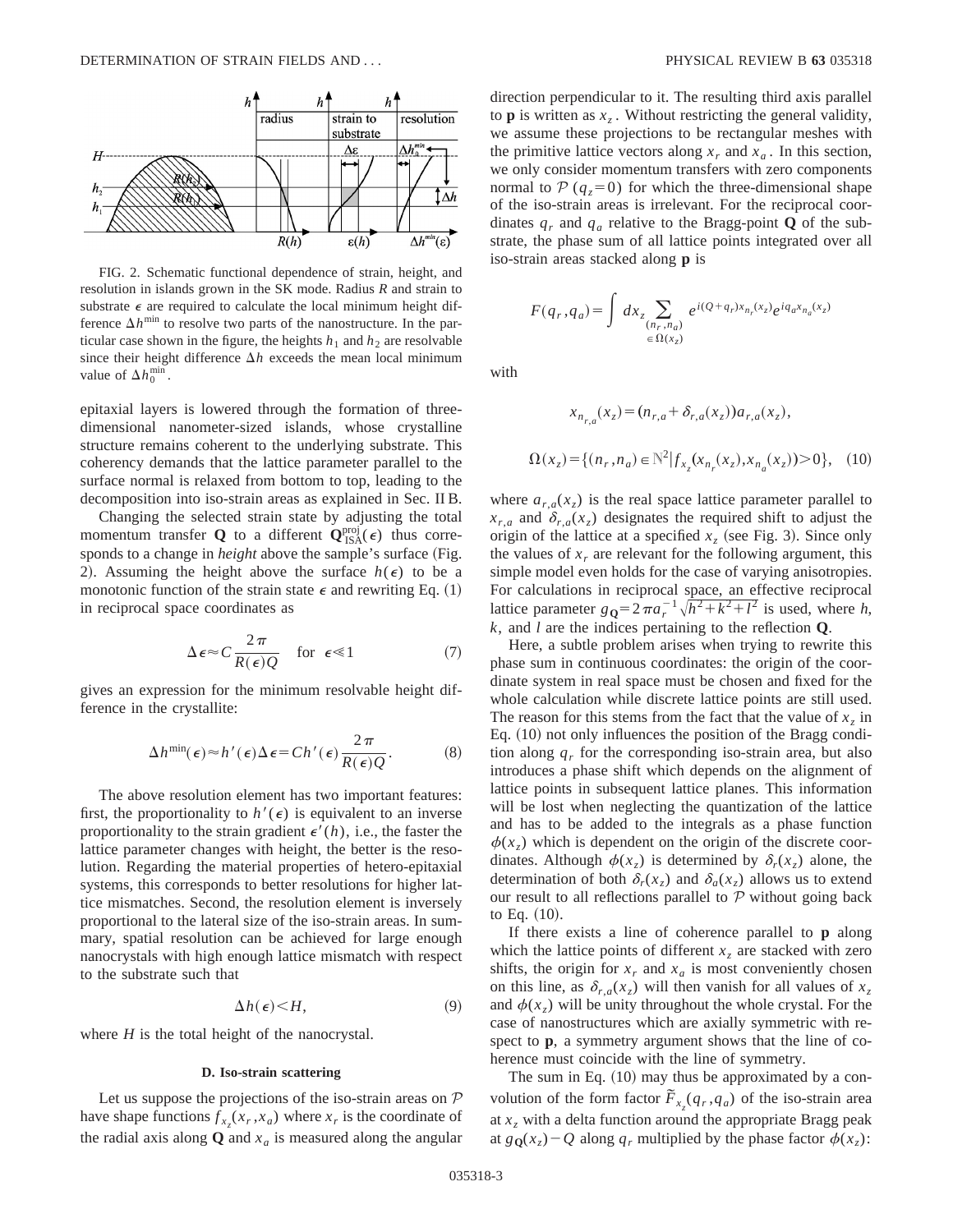

FIG. 3. Determination of offsets in lattice origins for the discrete phase sum of two different iso-strain areas. For two subsequent layers *n* and  $n+1$  with different lattice parameters, the origins of the lattices **O** and **O**<sup> $\prime$ </sup> are subject to positional shifts  $\delta_a$  and  $\delta_r$  in the angular and radial directions  $x_a$  and  $x_r$ . The functional dependence of the radial shift  $\delta_r$  strongly influences the intensity distribution in reciprocal space.

$$
F(q_r, q_a) = \int dx_z \int \widetilde{F}_{x_z}(u, q_a) \phi(x_z)
$$

$$
\times \delta(u - q_r + (g_Q(x_z) - Q))du
$$

with

$$
\widetilde{F}_{x_z}(q_r, q_a) = \int \int f_{x_z}(x_r, x_a) e^{iq_r x_r + iq_a x_a} dx_r dx_a.
$$
 (11)

In order to simplify Eq.  $(11)$ , it has to be noted that for a selected reciprocal coordinate  $q_r^0$  the integral over  $x_z$  will have relevant contributions only in a certain range  $\Delta x$ <sub>z</sub> around the position  $x^0$ <sub>z</sub> where the Bragg condition is fulfilled. Taking Eq. (7) into account and assuming  $g_{\mathbf{Q}}(x_z)$  to be a monotonic function, the upper and lower limits for  $\Delta x$ <sub>z</sub> are given by

$$
x_z^{\pm} = g_Q^{-1} \left( g_Q(x_z^0) \pm C \frac{2\pi}{R(x_z^0)} \right)
$$
  

$$
\approx x_z^0 \pm C \frac{2\pi \, d g_Q^{-1}}{R(x_z^0) \, d q_r} \bigg|_{q_r = g_Q(x_z^0)} \tag{12}
$$

which gives an estimate for  $\Delta x$ <sub>z</sub>:

$$
\Delta x_z \approx C \frac{2\pi}{R(x_z^0)} \left(\frac{dg\mathbf{Q}}{dx_z}\right)^{-1} \Big|_{x_z = x_z^0}.
$$
 (13)

If spatial resolution can be achieved as explained in Sec. II C, the range given by  $\Delta x$ , will be a subset of the entire range of the integration given by the size of the nanostructure.

Two approximations can now be made with respect to the relevant range of integration:

First, the shape function of the projected iso-strain area can be considered constant in  $\Delta x$ <sub>z</sub> which is strictly valid for

$$
\Delta x_z \frac{1}{R(x_z^0)} \frac{dR}{dx_z}\bigg|_{x_z = x_z^0} \ll 1. \tag{14}
$$

In that case, the index  $x_z$  on  $\tilde{F}$  in Eq. (11) should be renamed to  $x_z^0$ .

Second, the reciprocal lattice parameter can be approximated as a linear function throughout  $\Delta x$ <sub>z</sub>:

$$
g_{\mathbf{Q}}(x_z) = g_{\mathbf{Q}}(x_z^0) + g_{\mathbf{Q}}'(x_z^0)(x_z - x_z^0). \tag{15}
$$

In addition, we can further simplify the expression by restricting the analysis to structures which have a line of vertical coherence by choosing the origin for  $x_r$  and  $x_a$  at the line of symmetry. As discussed above, we can then set  $\phi(x)$ =1. The scattering amplitude for these approximations is obtained as

$$
F(q_r^0, q_a) = \int \tilde{F}_{x_z^0}(q_r - g_Q(x_z^0) + Q + g_Q'(x_z^0)x_z, q_a)dx_z.
$$
\n(16)

If the relevant range of integration  $\Delta x$ <sub>z</sub> lies wholly within the nanostructure, the bounds of the  $x<sub>z</sub>$  integration in Eq. (16) may be extended to infinity whereby the constant offset in the first argument becomes arbitrary and can be omitted. The resulting simplified expression is written as

$$
F(q_r^0, q_a) = (g_Q'(x_z^0))^{-1} \int \tilde{F}_{x_z^0}(u, q_a) du.
$$
 (17)

Rewriting the integral in Eq.  $(17)$  in terms of the realspace shape function  $f_{x^0_\text{z}}$  leads to

$$
F(q_r^0, q_a) = (g_Q'(x_z^0))^{-1} \int f_{x_z^0}(0, x_a) e^{iq_a x_a} dx_a.
$$
 (18)

In summary, the angular scattering amplitude is given by the *one-dimensional* Fourier transform of the linear section through the shape function perpendicular to **Q** and **p**. If the sections are single contiguous intervals of length  $D_{\mathbf{Q}}(x_i^0)$ , the remaining integral can be calculated as

$$
F(q_r^0, q_a) = (g_Q'(x_z^0))^{-1} \frac{\sin \frac{1}{2} q_a D_Q(x_z^0)}{\frac{1}{2} q_a}.
$$
 (19)

The scattering intensity is thus proportional to the inverse square of the reciprocal lattice parameter gradient and falls off as  $q^{-2}$  along  $q_a$ . In summary, the lateral form factor of iso-strain scattering along  $q_a$  is determined exclusively by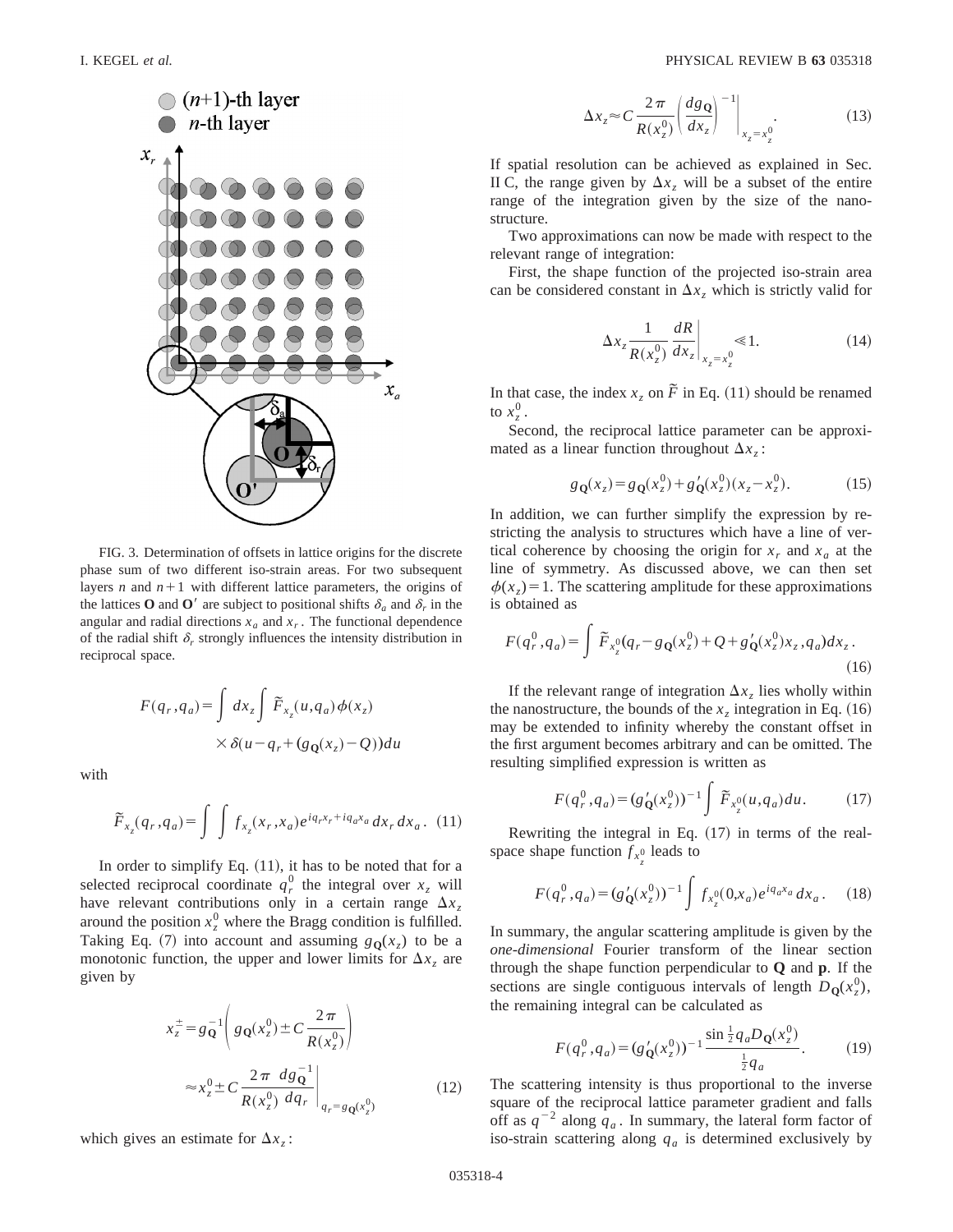the section length of the two-dimensional *projection* of the iso-strain area along  $x_a$  and is independent of the actual shape of the projection.

# **III. HEIGHT RESOLUTION FOR NANOCRYSTALS ABOVE A SURFACE**

## **A. Four-process scattering**

In scattering geometries of grazing incidence or exit where the angles of incidence ( $\alpha_i$ ) and exit ( $\alpha_f$ ) are comparable to the critical angle of total external reflection  $(\alpha_c)$ , the Born approximation is no longer accurate and refraction effects have to be taken into account.<sup>24</sup> For a plain surface, the structure factor of the sample is modulated by the product of the transmission functions

$$
t_{i,f}(\alpha_{i,f}) = \frac{2 \sin \alpha_{i,f}}{\sin \alpha_{i,f} + \sqrt{\sin^2 \alpha_{i,f} - \sin^2 \alpha_c}} \tag{20}
$$

describing the changes in field strength as the beam enters and exits the sample through the surface. For strained nanostructures on top of the surface, the optical part of the scattering process additionally includes multiple scattering between the surface and the nanostructures above it.

Since strain-driven island formation in the Stranski– Krastanov growth mode leads to nanostructures which are coherent at the substrate interface but with continuously relaxing lattice parameter towards the top, the lattice parameter values in the island are nowhere present in the substrate, apart from very small distortions. By selecting a total momentum transfer which corresponds to a certain lattice parameter in the island, one excludes Bragg scattering contributions from the substrate. In first order perturbation theory, the surface acts like a mirror, doubling the incoming and the diffracted beam as shown in Fig. 4.

In the following calculations involving surface reflections we fix the reciprocal coordinates  $q_r$  at an arbitrary  $q_r^0$  and  $q_a$ at 0 and consider the dependence of the structure factor on the angles of incidence  $(\alpha_i)$  and exit  $(\alpha_f)$  which was set aside in Sec. II. Each scattering process has a different vertical momentum transfer  $q<sub>z</sub>$  dependent on the angles of incidence and exit for the Bragg scattering process. Furthermore, each resulting structure factor  $F^z(q_z)$  has a different relative amplitude which is given by the product of all reflectivities *r* involved in the particular scattering sequence. The total scattering amplitude  $F_{\text{total}}(\alpha_i, \alpha_f)$  then results as

$$
F_{\text{total}}^{z}(\alpha_i, \alpha_f) = F^{z}(q_{z,1}) + r(\alpha_i)r(\alpha_f)F^{z}(q_{z,2})
$$
  
+ 
$$
r(\alpha_i)F^{z}(q_{z,3}) + r(\alpha_f)F^{z}(q_{z,4})
$$

with

$$
q_{z,1} = k(\alpha_i + \alpha_f),
$$
  
\n
$$
q_{z,2} = k(-\alpha_i - \alpha_f),
$$
  
\n
$$
q_{z,3} = k(-\alpha_i + \alpha_f),
$$
  
\n
$$
q_{z,4} = k(\alpha_i - \alpha_f),
$$
\n(21)

where  $k$  is the length of the wave vector of the incoming beam.



FIG. 4. Four scattering processes from first order perturbation theory. Part (a) shows a side view of the four processes which interfere coherently and give rise to a generalized optical function for grazing incidence diffraction. The process labeled as  $(1)$  is the direct Bragg reflection at the iso-strain area selected by the total momentum transfer **Q**. Process (2) employs two ordinary reflections from the surface before and after Bragg reflections at grazing angles of  $\alpha_i$  and  $\alpha_f$ , respectively. The actual Bragg scattering is denoted by a circle. Process  $(3)$  and  $(4)$  each involve one of those substrate reflections. The three-dimensional beam paths are shown in part  $(b)$ . The total momentum transfer  $Q$  which is parallel to the surface requires the diffracted beams to be deflected out of the plane of incidence.

### **B. Vertical structure factor in iso-strain scattering**

Equation  $(21)$  is valid for arbitrary nanostructures above a plain surface. Including the phase factor  $e^{iq_z x_z}$  for a finite  $q_z$ in Eq.  $(16)$  leads to an expression which is more general than Eq.  $(17)$ :

$$
F(q_r^0, q_a, q_z) = (g'_0(x_z^0))^{-1} e^{iq_z x_z^0}
$$
  
 
$$
\times \int \widetilde{F}_{x_z^0}(u, q_a) e^{iq_z (g'_0(x_z^0))^{-1}u} du. \quad (22)
$$

Now, the curvature of the iso-strain areas is neglected. This is a valid approximation if the mean height is larger than the vertical extension of the iso-strain area. By writing out the Fourier transforms Eq. (22) becomes

$$
(q_p^0, q_a, q_z) = (g'_0(x_z^0))^{-1} e^{iq_z x_z^0}
$$

$$
\times \int f_{x_z^0} \left( \frac{q_z}{g'_0(x_z^0)}, x_a \right) e^{iq_a x_a} dx_a. \quad (23)
$$

Generalizing the notion of sections as in Eq.  $(19)$  to  $D_{\mathbf{Q}}(x_1^0, x_a)$  so as to include an arbitrary angular distance

*F*~*qr*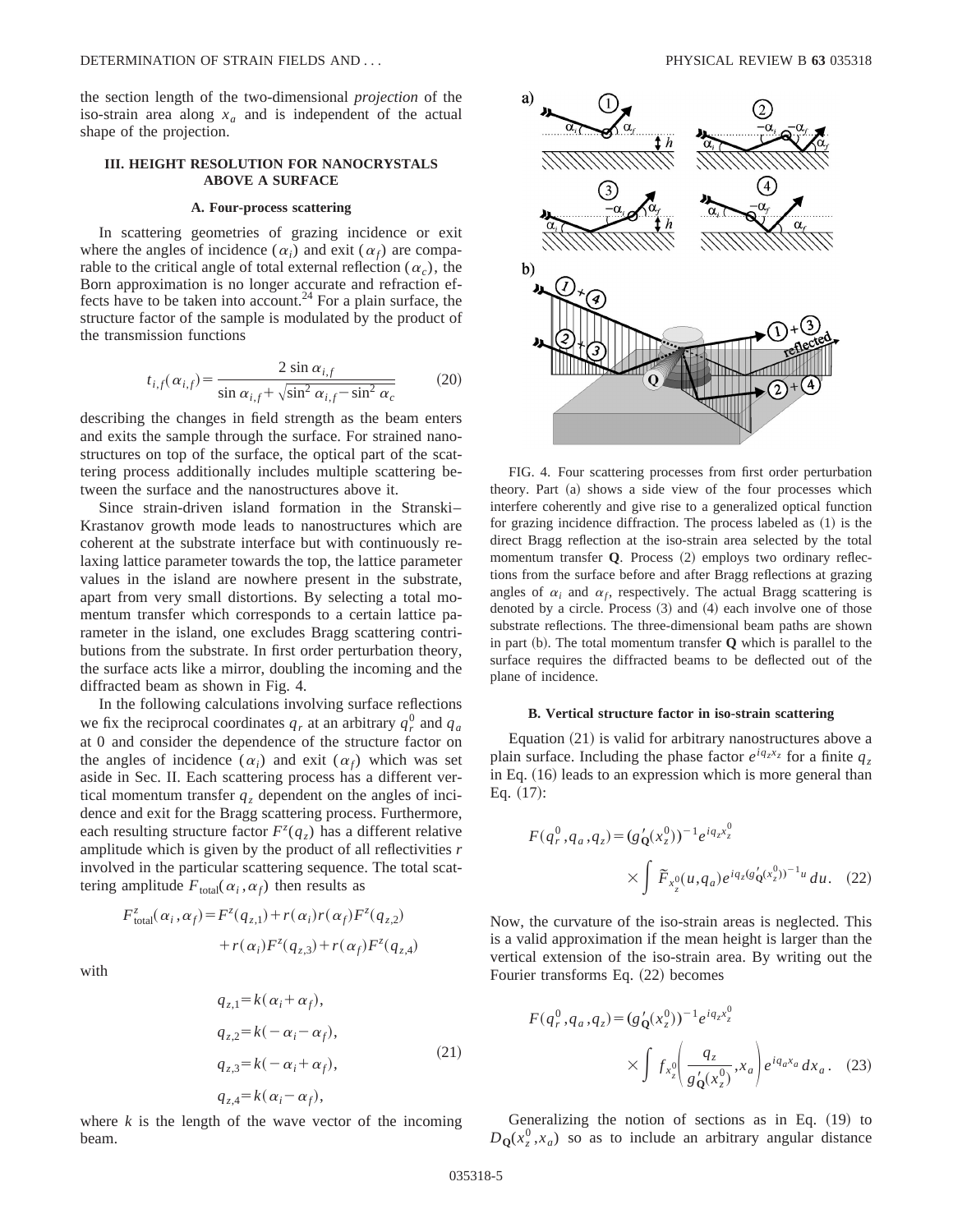from the line of vertical coherence, gives an expression for the structure factor for nonzero  $q_z$ :

$$
F(q_p^0, q_a, q_z) = (g_Q'(x_z^0))^{-1} e^{iq_z x_z^0}
$$
  

$$
\times \frac{\sin \frac{1}{2} q_a D_Q(x_z^0, q_z (g_Q'(x_z^0))^{-1})}{\frac{1}{2} q_a}.
$$
 (24)

The  $q_z$  dependence of the structure factor at  $q_a=0$  is thus determined by the weighted projection of the shape function onto  $x_a$  :

$$
F^{z}(q_{z}) = F(q_{r}^{0}, 0, q_{z}) = (g'_{\mathbf{Q}}(x_{z}^{0}))^{-1} e^{iq_{z}x_{z}^{0}} D_{\mathbf{Q}}\left(x_{z}^{0}, \frac{q_{z}}{g'_{\mathbf{Q}}(x_{z}^{0})}\right).
$$
\n(25)

Equation (25) shows that  $F^z(q_z)$  will be zero above a maximum value  $q_z^{0,\text{max}}$  which is given by the maximum lateral extent  $x_a^0$ <sup>max</sup> and the reciprocal lattice parameter gradient at  $x_z^0$ :

$$
q_z^{0,\max} = x_a^{0,\max} g_Q'(x_z^0). \tag{26}
$$

Close to the lower and upper limit in  $x<sub>z</sub>$  of the nanostructure where the iso-strain approximations fail,  $F(q_z)$  will be smoothed out, especially near  $q_z^{\text{0,max}}$  above which it will still give nonzero values.

#### **C. Generalized optical functions**

Now we restrict the calculation to cases where the isostrain areas are sufficiently large and the weighted projection of the shape function along  $x_a$  is varying slowly enough at small  $q_z$  to neglect the shape dependence of  $F(q_z)$  at angles of incidence and exit which are comparable to  $\alpha_c$ . For cross sections with smooth outlines near  $x_r = 0$  this leads to

$$
F^{z}(q_{z}) \approx e^{iq_{z}x_{z}^{0}} \quad \text{for} \ \ q_{z} \approx k\alpha_{c} \tag{27}
$$

and is strictly correct when

$$
\frac{1}{F^{z}(0)} \frac{dF^{z}(q_{z})}{dq_{z}} \bigg|_{q_{z}=0} k\alpha_{c} = \frac{1}{D_{Q}(x_{z}^{0}, 0)} \frac{dD_{Q}(x_{z}^{0}, q_{z})}{dq_{z}} \bigg|_{q_{z}=0} k\alpha_{c}
$$
\n
$$
\leq 1
$$
\n(28)

is fulfilled. If either the angle of incidence  $(\alpha_i)$  or the angle of exit  $(\alpha_f)$  is larger than  $\alpha_c$ , the term with  $q_z^0$  becomes dominant as the other three terms scale with the reflectivity of the substrate.

Inserting this approximation into Eq.  $(21)$  and factorizing out  $e^{ik(\alpha_i + \alpha_f)x_z^0}$  the total amplitude is obtained as

$$
F_{\text{total}}^{z}(\alpha_{i}, \alpha_{f}) = F^{z}(k(\alpha_{i} + \alpha_{f}))e^{ik(\alpha_{i} + \alpha_{f})}
$$

$$
\times (1 + r(\alpha_{i})r(\alpha_{f})e^{-2ik(\alpha_{i} + \alpha_{f})x_{z}^{0}}
$$

$$
+ r(\alpha_{i})e^{-2ik\alpha_{i}x_{z}^{0}} + r(\alpha_{f})e^{2ik\alpha_{f}x_{z}^{0}}). (29)
$$

By factorizing the parentheses in Eq.  $(29)$  one can now separate the dependencies on  $\alpha_i$  and  $\alpha_f$  which are found to be identical. This relationship can thus be expressed as

$$
F_{\text{total}}^{z}(\alpha_i, \alpha_f) = F^{z}(k(\alpha_i + \alpha_f))t^{\text{fps}}(\alpha_i, x_z^0)t^{\text{fps}}(\alpha_f, x_z^0)
$$

with

$$
t^{\text{fps}}(\alpha, z) = 1 + r(\alpha)e^{-2ik\alpha z}.
$$
 (30)

The functional form of the total amplitude  $F_{\text{total}}^z$  is now analogous to the case of a flat surface with  $F^z$  derived in Sec. III B assuming the role of the structure factor and  $t<sup>fps</sup>$  as a generalized optical function in place of the transmission function, with  $t^{\text{fps}}$  including the effects of the four-process scattering (fps). Indeed, for  $z=0$  one finds that

$$
t^{\text{fps}}(\alpha,0) = 1 + r(\alpha) = t(\alpha)
$$
\n(31)

is the same function as in Eq.  $(20)$ .

For a discussion of the scattered intensity we analyze the absolute square of  $t^{\text{fps}}$ ,

$$
Ifps(\alpha, z) = |tfps(\alpha, z)|2 = (1 + r(\alpha)e-2i\alpha z)(1 + r*(\alpha)e2i\alpha z)
$$
  
= 1 + |r(\alpha)|<sup>2</sup> + 2\Re(r(\alpha))cos 2k\alpha z  
+ 2\Im(r(\alpha))sin 2k\alpha z. (32)

At this point it is convenient to continue with the reduced coordinates

$$
\hat{\alpha} = \frac{\alpha}{\alpha_c}, \quad \hat{z} = k \alpha_c z. \tag{33}
$$

Since  $\alpha$  is of the order of  $\alpha_c$ , which is typically a few mrad, the reflectivity and the transmittivity are usually written as

$$
r(\hat{\alpha}) = \frac{\hat{\alpha} - \sqrt{\hat{\alpha}^2 - 1}}{\hat{\alpha} + \sqrt{\hat{\alpha}^2 - 1}},
$$
  

$$
t(\hat{\alpha}) = \frac{2\hat{\alpha}}{\hat{\alpha} + \sqrt{\hat{\alpha}^2 - 1}},
$$
 (34)

not taking roughness effects into account. Due to the square root in Eq. (34) there are two regimes for  $\hat{\alpha}$  < 1 and  $\hat{\alpha}$  > 1 which have to be dealt with separately.

For  $\alpha$ <1 in Eq. (34), it is convenient to separate real and imaginary parts by taking  $(-i)$  out of the square roots in *r*:

$$
r(\hat{\alpha}) = (2\hat{\alpha}^2 - 1) + i(2\hat{\alpha}\sqrt{1 - \hat{\alpha}^2}).
$$
 (35)

Evidently,  $|r(\hat{\alpha})|^2 = 1$  and therefore

$$
I^{\text{fps}}(\hat{\alpha}, \hat{z}) = 2 + 2(2\,\hat{\alpha}^2 - 1)\cos 2\,\hat{\alpha}\hat{z} + 4\,\hat{\alpha}\sqrt{1 - \hat{\alpha}^2}\sin 2\,\hat{\alpha}\hat{z}.
$$
\n(36)

The angle of maximum intensity  $\hat{\alpha}^{max,1}$  in Eq. (36) is implicitly given by

$$
\hat{\alpha}^{\max,1} = \cos \hat{\alpha}^{\max,1} \hat{z}.\tag{37}
$$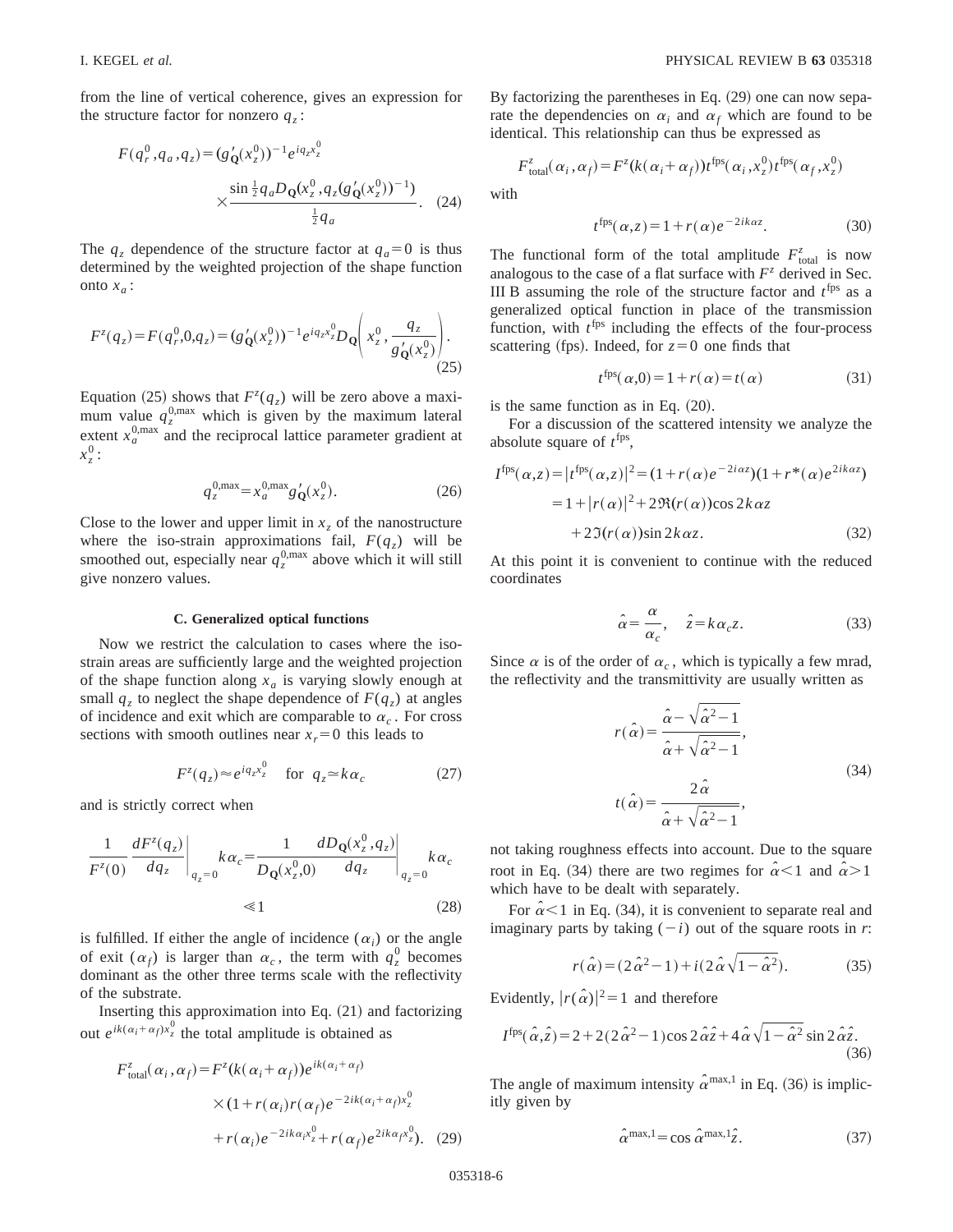For the case of an iso-strain area where the Bragg scattering only occurs at a certain height above the sample's surface, one can measure the maximum and determine the height *z* from

$$
z = \frac{1}{k\alpha^{\max,1}} \arccos \frac{\alpha^{\max,1}}{\alpha_c}.
$$
 (38)

Beyond the critical angle  $(\hat{\alpha} > 1)$ , the generalized optical function is a harmonic oscillation of period  $2\hat{z}$  whose amplitude decays as  $\hat{\alpha}^{-1}$  on top of a background which asymptotically decays towards unity as  $\hat{\alpha}^{-2}$ .

$$
I^{\text{fps}}(\hat{\alpha}, \hat{z}) = 1 + \frac{2\hat{\alpha}^2 - 1 - 2\hat{\alpha}\sqrt{\hat{\alpha}^2 - 1}}{2\hat{\alpha}^2 - 1 + 2\hat{\alpha}\sqrt{\hat{\alpha}^2 - 1}} + 2\frac{\hat{\alpha} - \sqrt{\hat{\alpha}^2 - 1}}{\hat{\alpha} - \sqrt{\hat{\alpha}^2 - 1}} \cos 2\hat{z}\hat{\alpha}.
$$
 (39)

The position of the first maximum of the oscillatory part  $\alpha^{\text{max},2}$  thus also gives the height *z* of the iso-strain area,

$$
z = \frac{\pi}{k \alpha^{\max,2}}.\tag{40}
$$

Figure 5 shows how the maximum of the classic transmission function  $(\hat{z}=0)$  at  $\hat{\alpha}=1$  shifts to lower  $\hat{\alpha}$  for larger  $\hat{z}$ . As the sharp transmission peak is smoothed and broadened, a minimum starts to form at  $\hat{\alpha} > 1$  moving towards lower angles together with the first pronounced maximum. In fact, at  $\hat{\alpha} = 1$ , where a strong maximum is expected for traditional grazing incidence diffraction, the absolute square of the generalized optical function

$$
Ifps(1,\hat{z}) = 2(1 + \cos 2\hat{z})
$$
 (41)

falls to zero for  $\hat{z} = \pi/2$ .

# **IV. EXPERIMENTAL CONSIDERATIONS**

In order to combine the analytical techniques described in Secs. II and III, a grazing incidence and exit geometry<sup>25</sup> is most appropriate  $(Fig. 6)$ . In this case, the total momentum transfer lies predominantly in the plane of the sample's surface. The direction **p** which can be thought of as the stacking direction for the projected iso-strain areas is then parallel to the surface normal, i.e., the direction in which stress in heteroepitaxial systems can be relieved by means of strain. For centro-symmetrical islands, this configuration has the added advantage that the line of symmetry is also parallel to **p** and can be taken as the origin for the lateral coordinates  $x_r$  and  $x_a$ . Furthermore, for angles of incidence and exit below the critical angle of total external reflection, the penetration depth of the evanescent x-ray beam below the surface is of the order of  $5-10 \text{ nm}^{26}$  maximizing the relative scattering power of the dots with respect to the substrate.



FIG. 5. Generalized optical functions for various reduced heights  $\hat{z}$ . The sharp maximum at  $\hat{z} = 0$  is seen to move to smaller angles  $\hat{\alpha}$  for increasing  $\hat{z}$ , at the same time assuming a broader and symmetric shape. Near  $\hat{z} = \pi/2$  the intensity is modulated to zero. The oscillatory behavior in the range  $\hat{\alpha}$  > 1 which becomes apparent for  $\hat{z}$  is due to the intuitive mirror effect of an iso-strain area above a reflecting surface.

The applicability of the presented analytical methods is limited by the size and strain gradient of the islands and their functional dependencies on the height above the surface. If the lateral size *R* becomes too small, the fundamental requirement of spatial distinction described in Sec. II A breaks down. Likewise, if the strain gradient  $g'$  is too small, the insufficient spreading in reciprocal space will prohibit the differentiation of spatial regions. For a given height *H* of the island, these prerequisites can be commonly expressed as a rule of thumb:

$$
\eta = R g' H \gg 1. \tag{42}
$$



FIG. 6. Scattering geometry for grazing incidence and exit. Both the angle of incidence  $\alpha_i$  and the angle of exit  $\alpha_f$  are close to the critical angle of total external reflection  $\alpha_c$ . Diffraction takes place on lattice planes which are perpendicular to the sample's surface. The intensity is measured by a position sensitive detector which records  $\alpha_f$  spectra.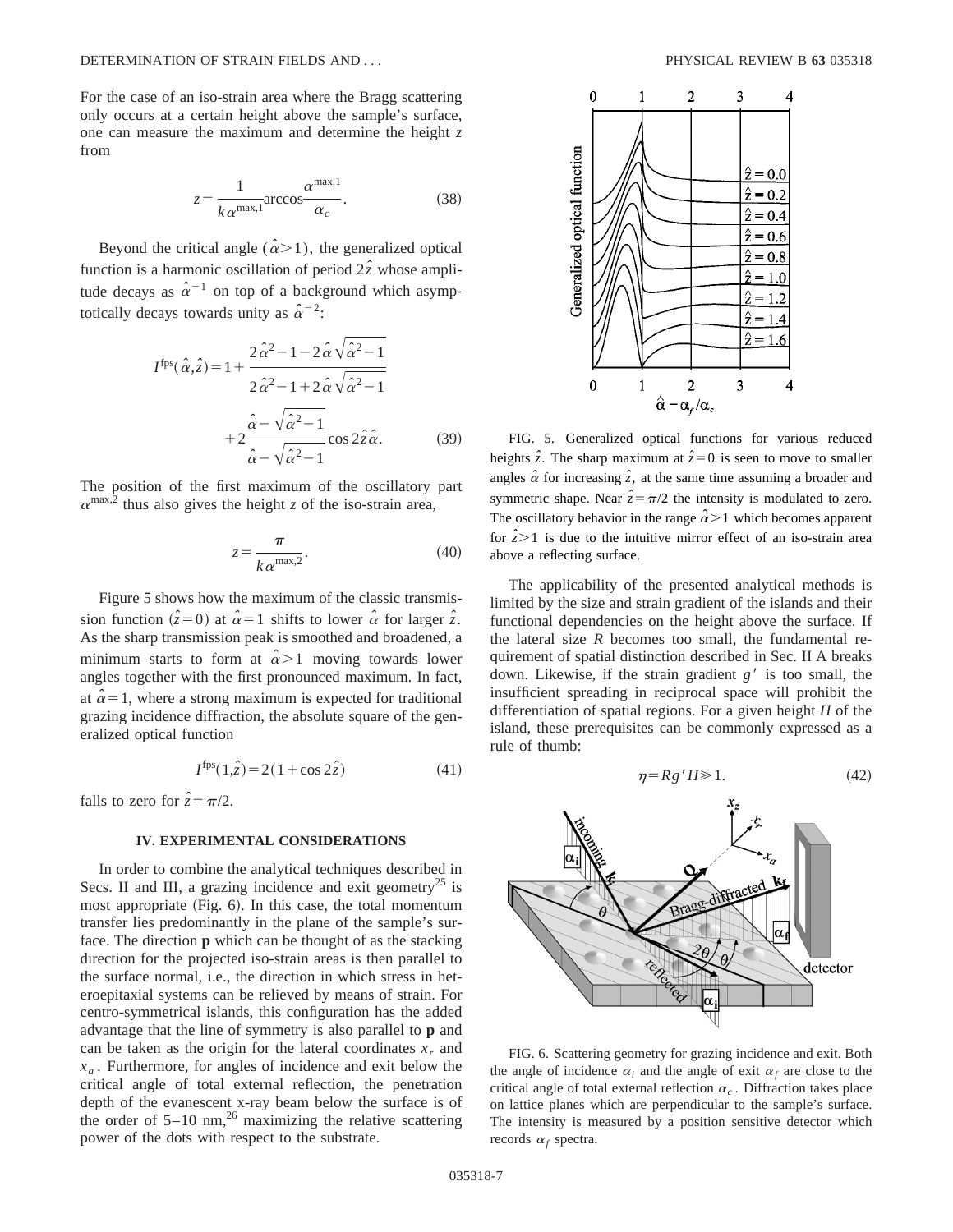The dimensionless system constant  $\eta$  thus quantifies the goodness of the iso-strain approximation. For a typical system of lateral size 50 nm, exhibiting a lattice parameter difference of 5% along a height of 10 nm and a measurement at a total momentum transfer of 4  $\AA^{-1}$ ,  $\eta$  has a numerical value of 100.

For too small *R*, the system enters the size regime of atomic defects which has its own methods for the analytical treatment of the scattering intensity.<sup>27</sup> For too small  $g'$  at large *R*, the strain effects are best treated as corrections to the strainless case. While the values of *R* and *H* are fixed for a particular system, the numerical value of  $g'$  can be increased by choosing a higher order reflection.

The determination of heights with Eq.  $(38)$  has different accuracies for small and large values of *z ˆ*. While the deviation of the first pronounced maximum is substantial for values of  $\hat{z}$  > 0.2, for values smaller than that, a highly accurate knowledge of the critical angle  $\alpha_c$  and a good resolution in  $\alpha_f$  is required. Equation (40) on the other hand, shows a reciprocal behavior to Eq.  $(38)$  where the accuracy is high for small *z ˆ* and low for large *z ˆ*. However, the rapidly decaying amplitude of the oscillatory part in Eq.  $(39)$  and the decaying structure factor derived in Sec. III B are unfavorable for the experimental determination of this maximum.

Realistic iso-strain areas will not be flat but curved. Although this fact does not constitute a problem for the isostrain scattering formalism presented in Sec. II D, the determination of height in Sec. III C is based on a single height *z* above the surface. If the vertical extent introduced by the curvature is small compared to the height *z* of the iso-strain area under consideration, it can be neglected. However, also for substantial curvatures, the shift of the first pronounced maximum of the generalized optical function in Eq.  $(32)$  describes a mean weighted height of the iso-strain area.

All calculations in Secs. II and III neglect the variation of lateral size  $R$  and strain gradient  $g'$  within the relevant range of integration  $\Delta x$ <sub>z</sub> as defined in Eq. (13). In general, these assumptions may not be very well fulfilled, with values for  $\eta$ up to 0.5 still describing realistic situations. These deviations from the idealizations leading to Eqs.  $(19)$  and  $(38)$  result in an averaging over the parameters  $R$  and  $g'$ . Thus, even while the scatterered intensity may not be closely traced by the theoretical curves, the main features will stand out and mean values of  $R$ ,  $g'$ , and  $z$  can be obtained.

#### **V. RESULTS AND DISCUSSION**

Samples were grown by molecular beam epitaxy (MBE) on semi-insulating GaAs  $(001)$  substrates. First a 200 nm GaAs buffer layer and AlAs/GaAs  $(2 \text{ nm}/10 \text{ nm})$  short period superlattice were grown to obtain a smooth growth surface. This was followed by a 150 nm GaAs layer grown at 600 °C. The sample temperature was then reduced to the InAs island growth temperature (450  $\degree$ C to 530  $\degree$ C) as determined using a pyrometer. Once at growth temperature, the InAs islands were formed using alternating beam epitaxy (ABE). Island formation was monitored by reflection high energy electron diffraction (RHEED). Immediately after for-



FIG. 7. Four exemplary two-dimensional reciprocal space maps in the  $(q_a, \alpha_f)$  plane. The collection of 16 such maps constitute the three-dimensional map of reciprocal space between the two reflections of GaAs and InAs. The four maps display increasing values of *qr* which corresponds to a decreasing lattice parameter difference between the selected iso-strain area and the substrate. The difference in percent is given in parentheses after the value of  $q_r$ . Clearly visible features are the narrowing of the central maximum at  $\alpha_f$  $\langle \alpha$ <sub>c</sub> with decreasing lattice parameter difference corresponding to an increase in the lateral size of the dot towards the substrate and the increase of the  $\alpha_f$  position of the global maximum which indicates lower heights for decreasing strain.

mation of the InAs islands the substrate temperature was reduced. As shown by atomic force microscopy, the chosen growth conditions lead to rotationally symmetric quantum dots, with a random lateral arrangement of dot positions. Dislocations are not expected for this range of growth parameters.

All measurements have been performed at the TROÏKA II beamline at the European Synchrotron Radiation Facility  $(ESRF)$  in Grenoble at a wavelength of 1.5 Å. Here, we show results measured between the (220) reflections of GaAs and InAs, where three-dimensional mappings of reciprocal space are performed. To this end, a position sensitive detector (see Fig. 7) records  $\alpha_f$  spectra in angular scans along  $q_a$  which are repeated at successive radial positions  $q_r$ . Each value of  $q_r$  corresponds to a different strain state. Given that the iso-strain approximations presented in Sec. II are valid (see Sec. IV), only the close vicinity of the selected iso-strain area contributes to the scattering intensity at this point. The scattering from this tiny portion of the nearsurface parts of the sample is detectable due to the diffraction condition which effectively blinds out all other strain states. The electromagnetic field was additionally constrained to the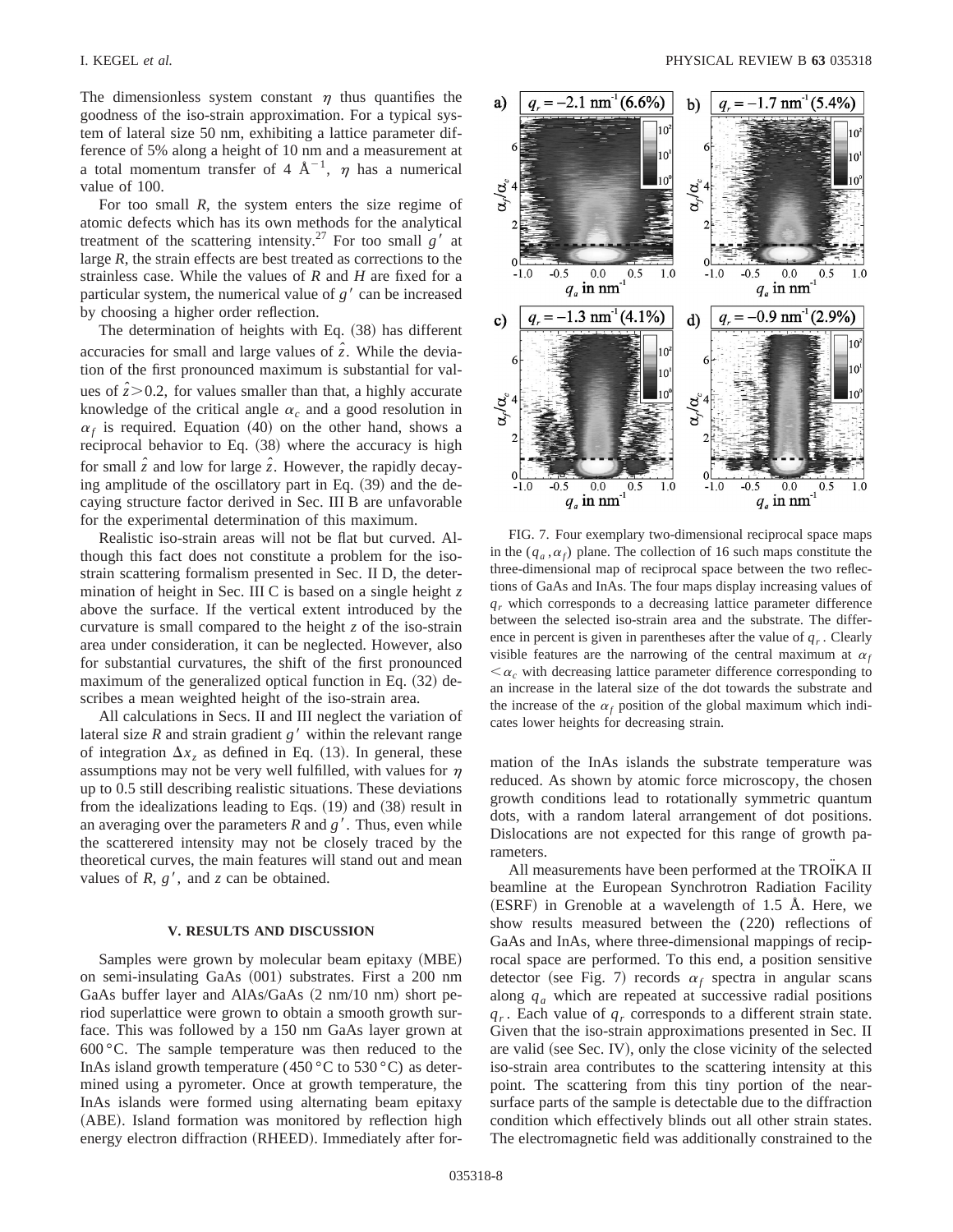

FIG. 8. Three-step analysis of the reciprocal space map shown in Fig.  $7(d)$ . Part  $(a)$  shows the determination of lateral size using the sin  $x/x$  law of Eq. (19). Allowing for a size distribution of a few percent, the functional dependence is well followed. The height of the iso-strain area is determined in (b). The position of the optical maximum at  $\hat{\alpha}^{\text{max}}$  differs from 1 as would be expected for grazing incidence diffraction on planar surfaces. The actual height is then calculated from Eq.  $(38)$ . The curvature fit is displayed in  $(c)$ . Here, the half-widths of the central maximum for different values of  $\alpha_f$ are fitted with a hollow sphere of variable radius of curvature.

near-surface region by choosing an incident angle of 0.2°, well below the critical angle of total external reflection at 0.28°.

Each angular scan of a three-dimensional mapping results in a two-dimensional reciprocal space map (RSM). The analysis of the scattering intensity proceeds by evaluating three different aspects of the RSMs for each radial position  $q_r$ . First, the angular variation of the scattering intensity integrated for  $\alpha_f$  up to  $\alpha_c$  [Fig. 8(a)] is fitted using Eq. (19) yielding the lateral size of the iso-strain area. In the present case of axially symmetric islands, this corresponds to the radius of the circular projection of the iso-strain area. Second, the mean height of the iso-strain area above the surface is determined from the position of the first pronounced maximum of the scattering intensity along  $\alpha_f$  [Fig. 8(b)]. To improve statistics, for each value of  $\alpha_f$  the RSM is integrated along  $q_a$  in the range of the central maximum. The numerical value of the height  $z$  is calculated using Eq.  $(38)$ . In order to obtain an estimate for the curvature of the iso-strain areas, the half-width of the central maximum along  $q_a$  is plotted as a function of  $\alpha_f$  [Fig. 8(c)]. The variation in curvature due to the lateral shape as given by Eq.  $(24)$  typically accounts to



FIG. 9. Comparison of experimental  $\alpha_f$  spectra with corresponding calculations of the generalized optical functions. The height determined from the experimental spectra in (a) is used as the single parameter for the calculation of the theoretical optical functions in (b) which are drawn with the same vertical offsets as in  $(a)$ . The qualitative features are well reproduced, a detailed functional conformity, however, cannot be expected due to the nonplanar nature of the iso-strain areas, especially for smaller values of  $q_r$ . The thick lines connect the positions of the first pronounced maxima which are the basis of the height calculation as shown in Fig.  $8(b)$ . Further noticeable matching features are the dip in intensity which develops at larger heights around the critical angle and the occurrence of a broad second maximum which moves towards lower angles for larger heights.



FIG. 10. Radial intensity distributions along  $q_r$  for a strong (400) and a weak (200) reflection. Instead of  $q_r$ , the corresponding strain with respect to GaAs is chosen as the axis to make both reflections comparable. The material composition of each iso-strain area is determined by the intensity ratio of both curves. The fact that the (200) intensity is getting weaker with respect to the (400) curve for smaller lattice parameter differences to the substrate shows immediately that the Ga content is larger at the bottom of the islands.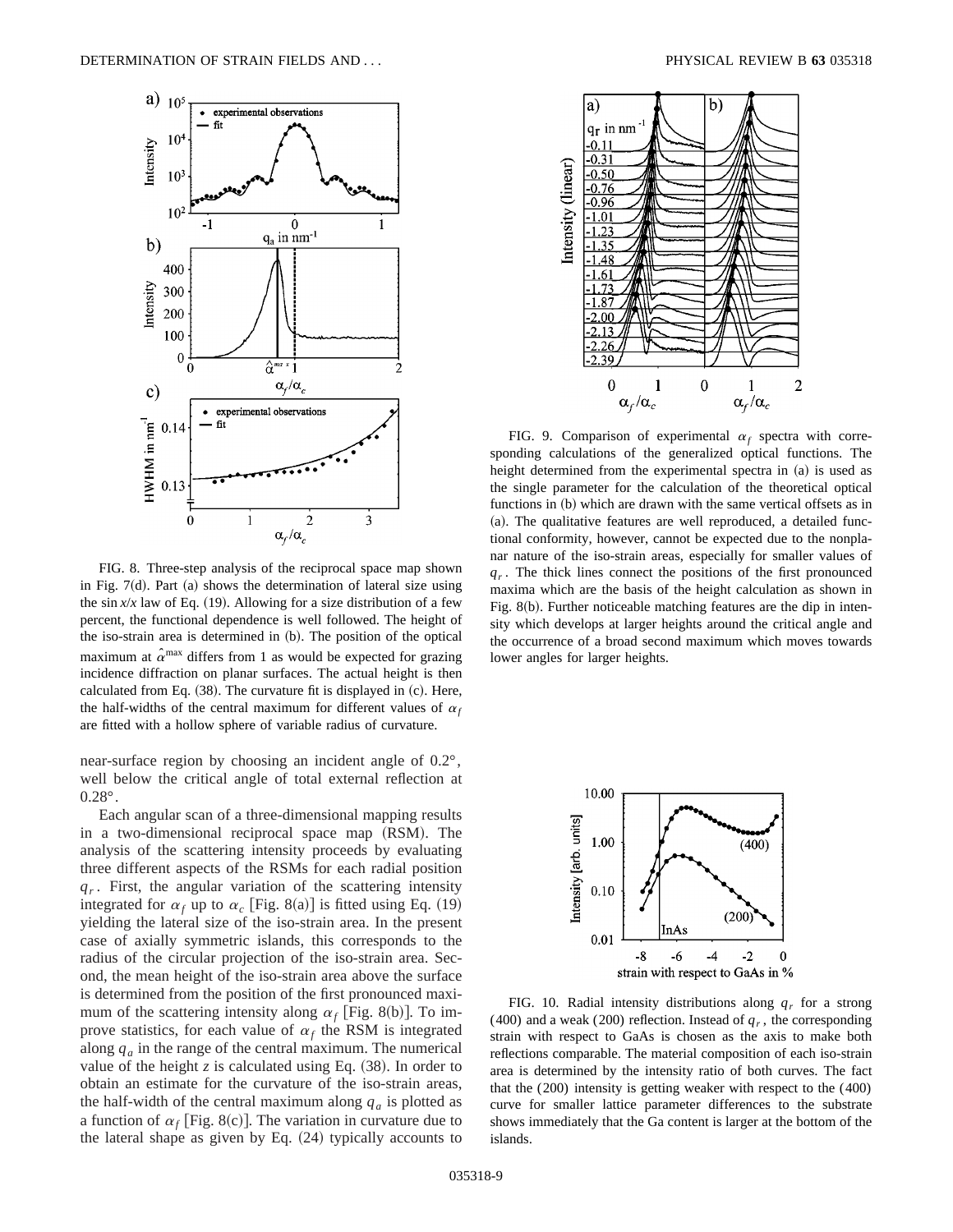

FIG. 11. Measured radial scans along  $q_r$  for various values of  $\alpha_i$ showing an indirect influence of the generalized optical function defined in Eq. (32). Both  $\alpha_i$  and  $\alpha_f$  are constant for each scan. As the angle of incidence  $\alpha_i$  is decreased, the local maxima connected by the thick line shift to smaller values of  $q_r$ . This behavior can be explained as an interaction of the optical functions of  $\alpha_i$  and  $\alpha_f$ .

less than 20% of the total change in half-width and has to be substracted. The remaining variation in half-width is compared to that of a hollow spherical segment with the base radius taken from the first step. The radius of curvature is then varied to achieve an optimum correspondence with the experimental data. This last step is not generalizable for arbitrary shapes but depends on the actual shape model.

Figure 9 shows the experimental  $\alpha_f$  dependencies and the calculated generalized optical functions using Eq.  $(32)$ . The optical functions are seen to dominate the low part of the  $\alpha_f$ spectrum while the intensities for larger values of  $\alpha_f$  can only be explained by including the vertical structure factor from Eq.  $(24)$  together with corrections for size distribution and curvature. However, the essential information—the height of the iso-strain area—is extracted from the first maximum alone, eliminating the need for complex fitting procedures.

Until recently, the picture of island formation in Stranski– Krastanov growth was restricted to the epitaxially deposited phase forming islands without interdiffusion taking place. Recent experiments, $28-31$  however, suggest that this picture may be too simple and growth parameters such as temperature, flux rates, and flux ratios $32\overline{-34}$  are of crucial importance. Information on the chemical composition within the islands can be obtained by comparing the intensities from radial scans along  $q_r$  for a pair of strong and weak reflections,<sup>35</sup> such as (400) and (200) in the zinc-blende structure of InAs and GaAs. The difference of the atomic numbers of Ga and As is 2 while In has 16 more electrons than As. Since the scattering intensity for the (200) reflection in the zinc-blende structure scales as the difference of the atomic form factors, which in turn are roughly proportional to the number of electrons, the InAs  $(200)$  reflection will be about 64 times stronger than the GaAs  $(200)$  reflection. This contrast can be used to determine the concentrations of Ga and In in alloys. The measured quantity is the intensity ratio from the (400) and (200) reflections

$$
p(q_r) = \left| \frac{c_{\text{In}}(q_r) F_{\text{InAs}}^{400} + c_{\text{Ga}}(q_r) F_{\text{GaAs}}^{400}}{c_{\text{In}}(q_r) F_{\text{InAs}}^{200} + c_{\text{Ga}}(q_r) F_{\text{GaAs}}^{200}} \right|^2, \tag{43}
$$

where  $c_{\text{In}}(q_r)$  and  $c_{\text{Ga}}(q_r)$  are the average concentrations of In and Ga for the particular iso-strain area selected by  $q_r$  and  $F_{\text{GaAs/InAs}}^{400/200}$  are the structure factors of InAs an GaAs at the (400) and (200) reflections. Together with the constraint  $c_{\text{In}}(q_r) + c_{\text{Ga}}(q_r) = 1$ , Eq. (43) can be resolved for  $c_{\text{In}}(q_r)$ . The calculation is straightforward but due to the complex nature of the structure factors the final result is a long ex-



FIG. 12. Results for lateral size, height, curvature, and composition as functions of strain relative to the GaAs substrate for all four samples of the series discussed in the text. The curves for 475 °C and 450 °C are incomplete due to large relaxed clusters which prohibit any evaluation for larger strain states. Lateral size in  $(a)$  and height in (b) are seen to decrease with temperature while retaining similar functional dependencies on strain. Also, radius of curvature in (c) and Ga concentration in (d) show a monotonic decrease with decreasing temperature.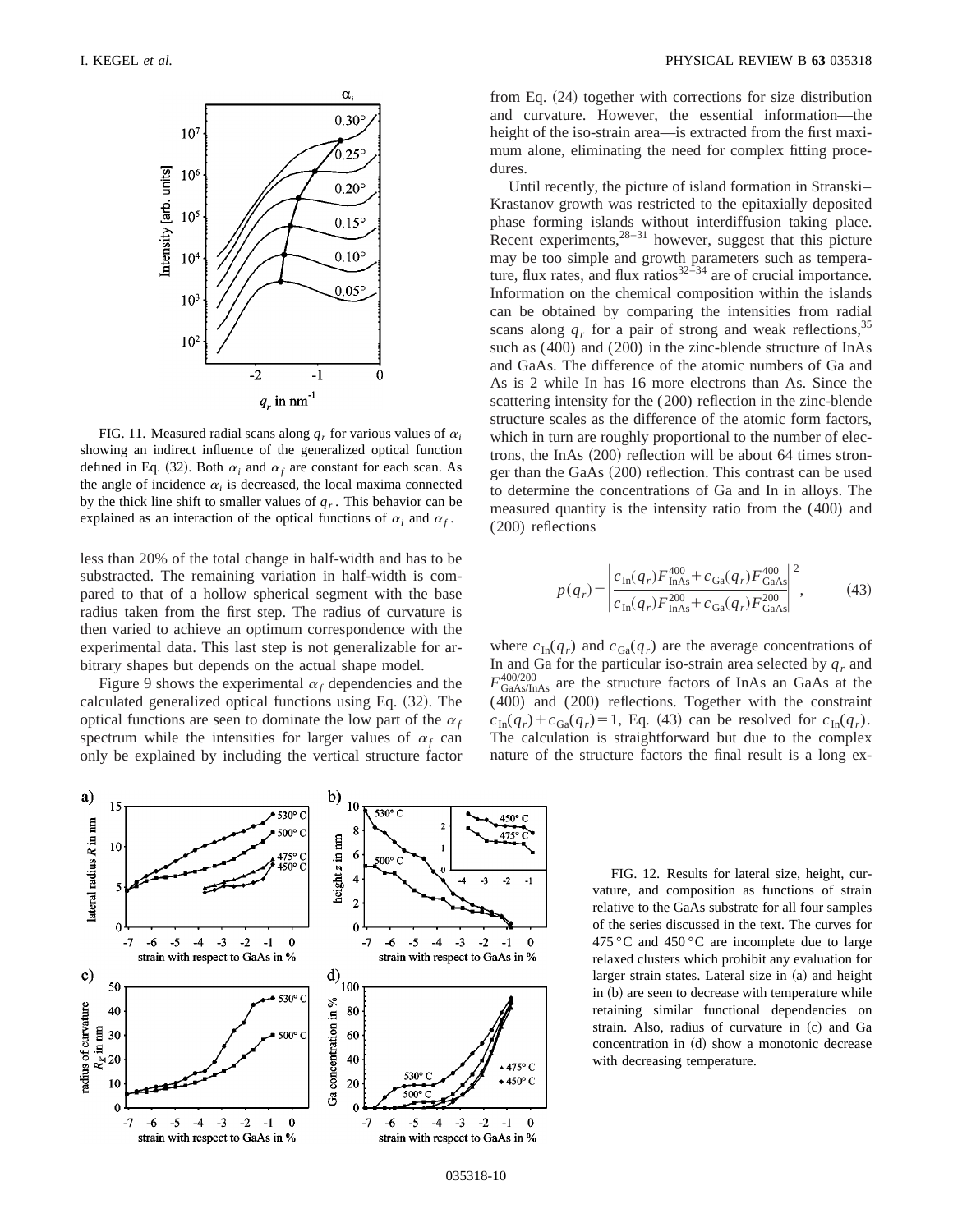

FIG. 13. Tomographic images for the samples grown at 530 °C (a) and  $500 °C$  (b). The color coding ranges from 0% lattice parameter difference at the bottom of the islands to 7% strain with respect to GaAs at the top. The Ga concentration is displayed as a function of height on the right-hand side of each image. The dots grown at 500 °C are markedly smaller than those grown at 530 °C and show a reduced Ga concentration.

pression and will not be reproduced here. The experimental curves are displayed in Fig. 10.

The generalized optical function derived in Eq.  $(32)$  not only influences the intensity distribution along  $\alpha_f$  but through an indirect mechanism also that along  $q_r$ . For one fixed  $q_r$ , i.e., one particular iso-strain area, the influence of  $\alpha_i$  and  $\alpha_f$  factorize. The analysis of the  $\alpha_f$  spectra as shown in Fig. 9 is therefore independent of the particular value of  $\alpha_i$ . However, different values of  $q_r$  correspond to different heights *z*. Hence, the optical function varies along the radial direction. If the value of  $\alpha_i$  is below the critical angle of the substrate  $\alpha_c$ , there may be a certain height *z* and a corresponding radial position  $q_r$  where the optical function has its maximum exactly at  $\alpha_i$ . Around that  $q_r$ , the intensity will be enhanced and may even lead to a local maximum. Such a maximum can be easily mistaken as a prevalent strain state in the strain distribution, hence care has to be taken to single out the optical effects. The maxima in Fig. 10 thus carry little useful information and a successful measurement requires extreme accuracy in the adjustment of the angles of incidence for both reflections. Figure 11 shows the dependence of the functional form of the radial scan on the value of  $\alpha_i$ . As  $\alpha_i$  approaches  $\alpha_c$ , the maximum induced by the optical function of  $\alpha_i$  vanishes entirely.

The final result of the analysis is displayed in Fig. 12 where lateral size *R*, height *z*, radius of curvature  $R_K$ , and the concentration of Ga  $c_{Ga}$  are plotted as functions of lattice parameter difference with respect to the GaAs substrate. Since all of these functions are monotonic, a unique relationship can be established between any of theses quantities. As seen in atomic force microscopy measurements (AFM), the samples grown at 475 °C and 450 °C exhibit large relaxed clumps in addition to the small coherent islands which are the principal objects of interest. Beyond a certain strain, the scattering intensity is dominated by the relaxed chunks and



FIG. 14. Atomistic strain calculation for the sample grown at 530 °C with ''inverted cone''–In profile as suggested by recent experiments (Ref. 38). The color scale shows the strain in the  $[110]$ direction with respect to the GaAs substrate. The apparent ''resolution element'' comprises several atoms to achieve a smooth transition of colors. The laterally averaged vertical Ga concentration is the same as that of the sample grown at 530 °C. These results are in contradiction to Fig. 13.

the contribution of the coherent islands is no longer resolvable. The maximum strains reported in Fig. 12 were chosen at discontinuities of the height functions which in both cases exhibit a small interval of negative slope beyond those values of  $q_r$ .

The fact that the heights for the samples grown at  $530\,^{\circ}\mathrm{C}$ and 500 °C saturate at a strain which corresponds to the lattice parameter of InAs, shows that the tops of these islands are covered with pure InAs. The lateral sizes decrease with decreasing temperature and are compatible with AFM pictures. As the most important result, the Ga concentration in the dots is increasing markedly with increasing growth temperature. These findings confirm and add a spatially resolved strain mapping to previous results on interdiffusion where the In content is enriched<sup>36,28,37</sup> or reduced,<sup>29,38,39</sup> depending on the composition of the epitaxially deposited material. Although the mechanism of Ga incorporation into the islands is still unclear, these measurements shed light on temperature dependence and diffusion profiles.

Finally, the information contained in the four graphs of Fig. 12 can be used to draw real space tomographic images of the islands. Figure 13 show the strain and Ga distributions for the samples grown at 530 $\degree$ C and 500 $\degree$ C where complete data sets are available. It has to be noted that the images do not show iso-concentration areas but iso-strain areas with their mean Ga concentration displayed on their right-hand side.

# **VI. ATOMISTIC CALCULATIONS OF STRAIN RELAXATION**

The results presented in Sec. V quantify the strong interdiffusion of GaAs and InAs during island formation. Our method is, however, not *directly* sensitive to *lateral* variations of the In content of the dots, rather giving a laterally averaged composition. To resolve this missing link in the experimental method, we modelled strain distributions with atomistic simulations employing classical many-body interatomic potentials.40 These potentials have been constructed to reproduce well the first-order elastic constants in GaAs and InAs.<sup>41</sup> Using a conjugate gradient method<sup>42</sup> to find the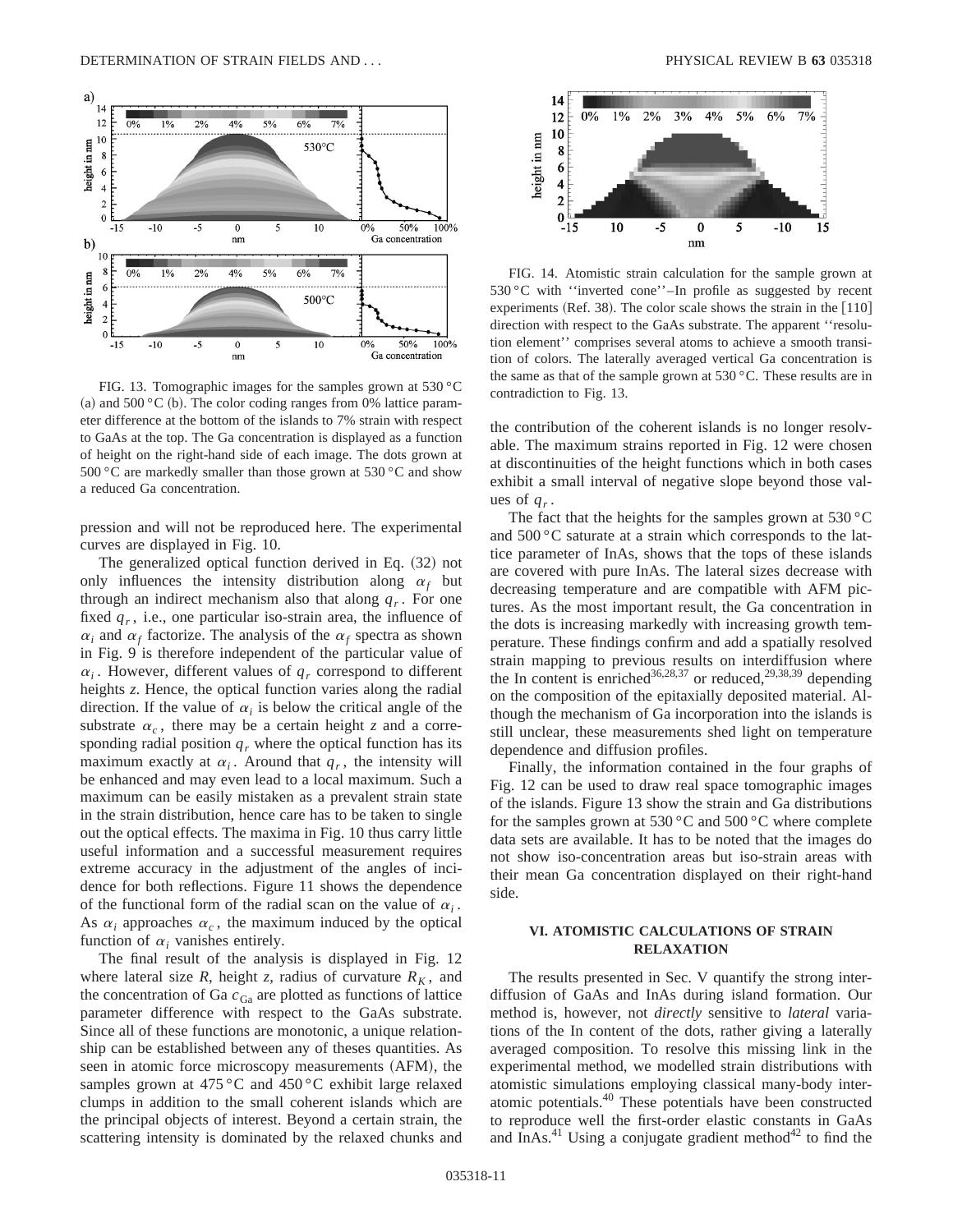

FIG. 15. Atomistic calculations of strain fields compared to experimental images. Samples grown at 530 °C (a) and 500 °C (b) have been simulated starting from an atomistic reconstruction of the islands with a lattice parameter of GaAs throughout the dot and shape and vertical Ga profile taken from Fig. 13. The lateral distribution of Ga has been assumed to be constant. Reasonable agreement is achieved for the quantitative range of strain with respect to the GaAs substrate and the curvature of the iso-strain areas which is not present in the iso-surfaces of the material composition of the atomic model. The left-hand side of both pairs of images is the experimental result, while the right-hand side shows the corresponding atomistic calculation.

closest local potential energy minimum for a set of atoms, the relaxed spatial configuration can be determined for modelled nanostructures which are initially out of equilibrium. Usually, calculations of strain fields are compared to experimental results of diffuse scattering. Since the results presented in Sec. V lead to real-space structural models, a much more direct self-consistency check between theory and experiment can be made: The experimentally determined outer shape together with the associated Ga concentration profiles for the samples grown at  $500\,^{\circ}\text{C}$  and  $530\,^{\circ}\text{C}$  are taken as input data for a rotationally symmetric atomistic construction of the island with all unit cells chosen to be of the size of GaAs. To be self-consistent, the strain field in the relaxed island must then match the tomographic images of the experimental evaluation.

Recent findings of Liu *et al.*<sup>38</sup> show that for buried In<sub>0.5</sub>Ga<sub>0.5</sub>As quantum dots grown at 510 °C, significant lateral compositional inhomogeneity occurs, where most of the In is concentrated in an inverted cone with the tip at the bottom of the dot. If such an In distribution can be generalized to include other  $In_xGa_{1-x}As$  quantum dot systems and even be explained as a property of free-standing islands, the resulting strain states should be compatible with the results of Sec. V. However, in our case of pure InAs deposition, the corresponding atomistic calculation which is shown in Fig. 14 contradicts the experimental results in Fig. 13.

Assuming a laterally homogeneous Ga profile leads to the strain distributions shown in the right-hand side of Fig. 15 where the experimentally found strain fields are compared with the outcome of the atomistic calculations for the samples grown at  $530\,^{\circ}\text{C}$  and  $500\,^{\circ}\text{C}$ . The good qualitative agreement between each corresponding pair of images shows that the assumption of a laterally constant composition is in accordance with the experiment.

The jagged nature of the iso-strain areas together with the appearance of surface effects in the simulated strain fields are due to the statistical nature of the dot composition. The strain relaxation simulations are carried out with one particular random configuration of In and Ga atoms having the correct depth dependence in the concentrations. In the x-ray experiments, at least  $10^5$  such islands—all with different configurations—contribute to the detected intensity. However, the quantitative range of strain with respect to the GaAs substrate as well as the curvature of the iso-strain areas are both reproduced in the theoretical simulation. It has to be noted that the introduction of curvature is not an artifact of the initial assumptions, since the composition in the atomistic model has planar iso-surfaces. For practical purposes, the now available information on strain and composition can thus be regarded as complete.

## **VII. CONCLUSION**

In summary, we have established a new experimental and analytical approach for the structural analysis of semiconductor quantum dots. The scattering formalism developed in Secs. II and III allows us to qualitatively understand the intensity distribution in reciprocal space, as well as quantitatively extract geometrical information together with strain and composition profiles from the experimental data. In Sec. IV we have presented experimental concerns with respect to the appropriate scattering geometry as well as the limits of our approximations. Section V showed that experimental technique and analytical formalism can be successfully applied to a typical InAs/GaAs quantum dot system. The experimental composition profiles indicate that Ga incorporation into the islands is a heavily temperature dependent process which results in In concentrations as low as 50% for a temperature of 530 °C.

### **ACKNOWLEDGMENTS**

We thank D. Smilgies for the excellent conditions at the TROÏKA II beamline at the European Synchrotron Radiation Facility. This work was supported by the Deutsche Forschungsgemeinschaft under Grant No. Pe  $127/1-6+2$  and the Academy of Finland under Project No. 45481.